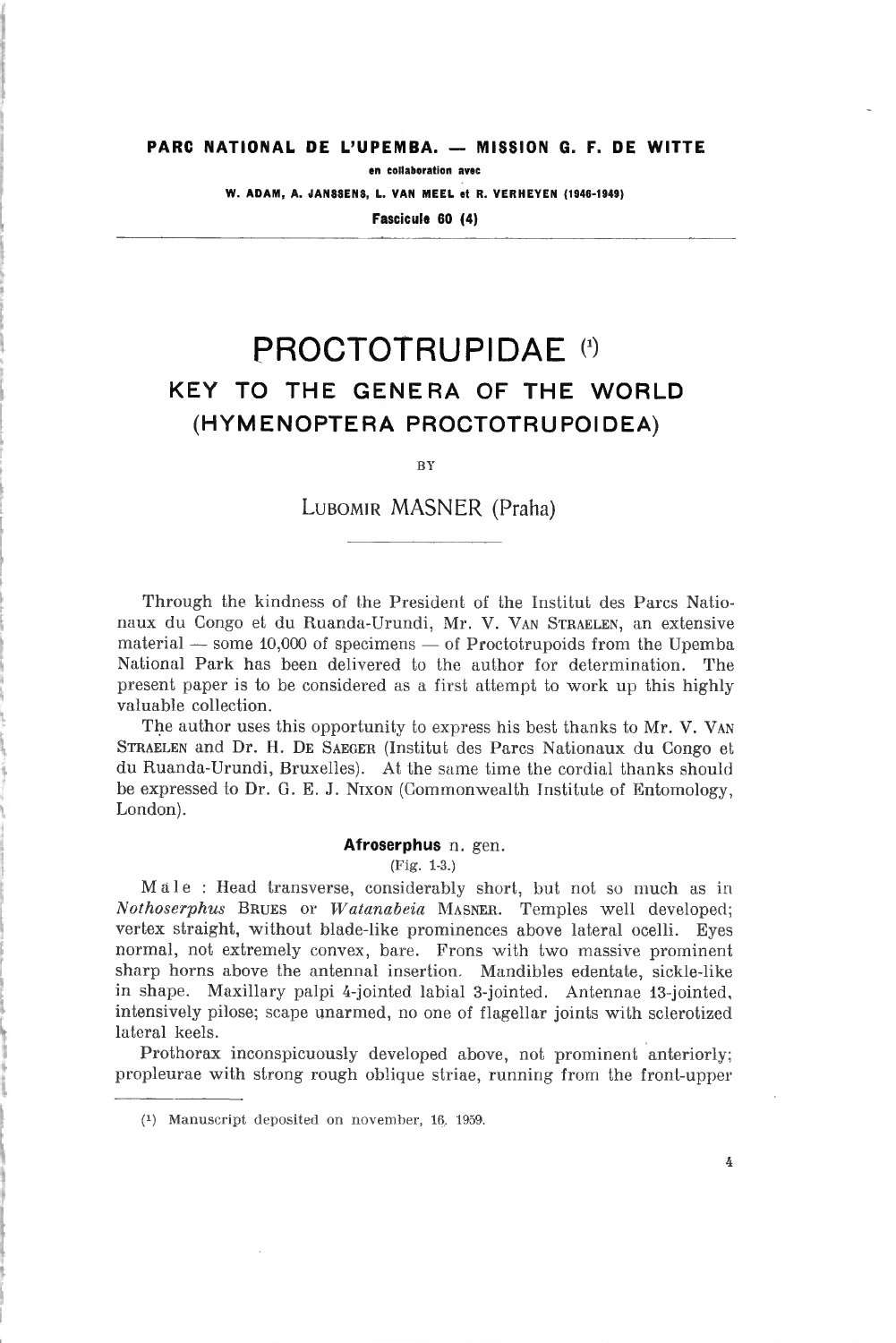

Afroserphus bicornis n. sp. — Holotype. FIG. 1 : Claw.  $-$  FIG. 2 : Head in lateral aspect.  $-$ Fig. <sup>3</sup> : Head in frontal aspect.

corner of propleura to the front coxa; distal narrow part of propleura without sculpture. Mesoscutum distinctly elongated, showing remarkable deep dense thimble-like punctures in combination with two irregularly reticulated patches, situated at the anterior margin. Parapsidal furrows completely wainting. A single central shallow furrow running from anterior margin of mesoscutum nearly up to its basai half. Scutellar pit deep, transverse, showing two longitudinal keels on the bottom. Surface of scutellum roughly reticulated; the whole surface divided in irregular polygonal cells, due to several elevated keels. Hind margin of scutellum deeply excised. Metanotum very short, unarmed. Propodeum extremely short, much shorter than in Thomsonina HELLÉN.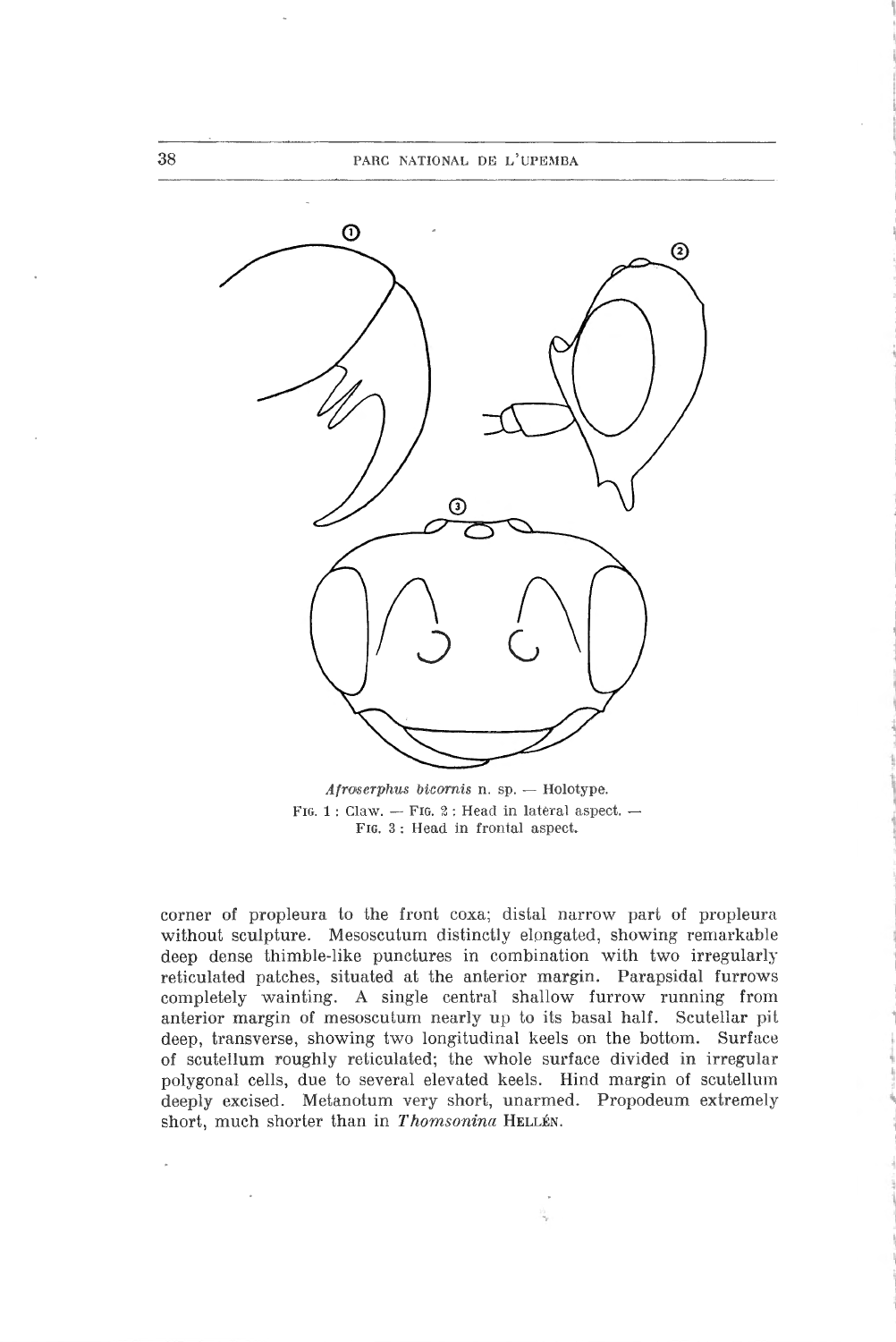Fore wing with distinctly sclerotized C and Sc, pterostigma and  $R_2$ .  $R_1$  fused with the lower part of stigma. Subcosta remarkably distant from C, so that the intercostal area is considerably wide. Pterostigma as long as high. Remaining veins indicated as mere traces. Hind wing with <sup>a</sup> very short stout costal vein only.

Legs rather slender, the spur of hind tibia relatively long and distinctly curved. Claws <sup>I</sup> and II forked, bearing two smaller additional teeth.

Abdomen relatively short. Petiole completely overlapped by the anterior margin of second tergite. Second tergite the largest, being irregularly and deeply punctured. Second sternite intensively pilose. Apex of abdomen blunt.

Type species : Afroserphus bicornis n. sp., described below.

### Afroserphus bicornis n. sp.

Maie : Black, shining; antennae dull yellow-brown, drakened toward apex; legs dirty-yellow, hind fémur brown, coxae black; fore wing rather clear, slightly infuscated behind stigma.

Head with two types of sculpture; upper part of frons and vertex smooth and shining, only with scattered punctures; the whole portion of face (including the horns) and that of clypeus and labrum roughly and irregularly reticulated throughoul. Frons (between horns) only with <sup>a</sup> feeble trace of <sup>a</sup> keel. Antennae thread-like in shape; scape moderately elongated, pedicel transverse; no anellus present; ail funicular joints distinctly elongated, the 3rd and apical one the longest; the surface of joints shows <sup>a</sup> dense granulose sculpture throughout in combination with intensive pilosity. No special patches of sculpture (like in some European genera), nor latéral sclerotized keels on joints present.

Thorax intensively pilose ,especially aside and on propodeum. Anterior part of propleurae with deep longitudinal striae; the posterior part (around the spiraculae) finely punctured; lower part smooth, highly shining. Mesopleurae smooth and shining throughout. Metapleurae intensively pilose, so that the sculpture is not visible. Propodeum irregularly reticulated.

Spur of tibia II very long, being nearly as long as metatarsus (20 : 25), remarkably curved. Spur of tibia III not so long and not so curved (!). Claw bearing at base two small hyaline teeth, situated close to each other, so that the claw itself looks like semipectinated (fig. 1).

Length : 6.2 mm.

Holotype : 1  $\sigma$ , partially destroyed (deposited in Coll. Inst. Parcs Nat. du Congo et du Ruanda-Urundi, Bruxelles).

Female : Unknown.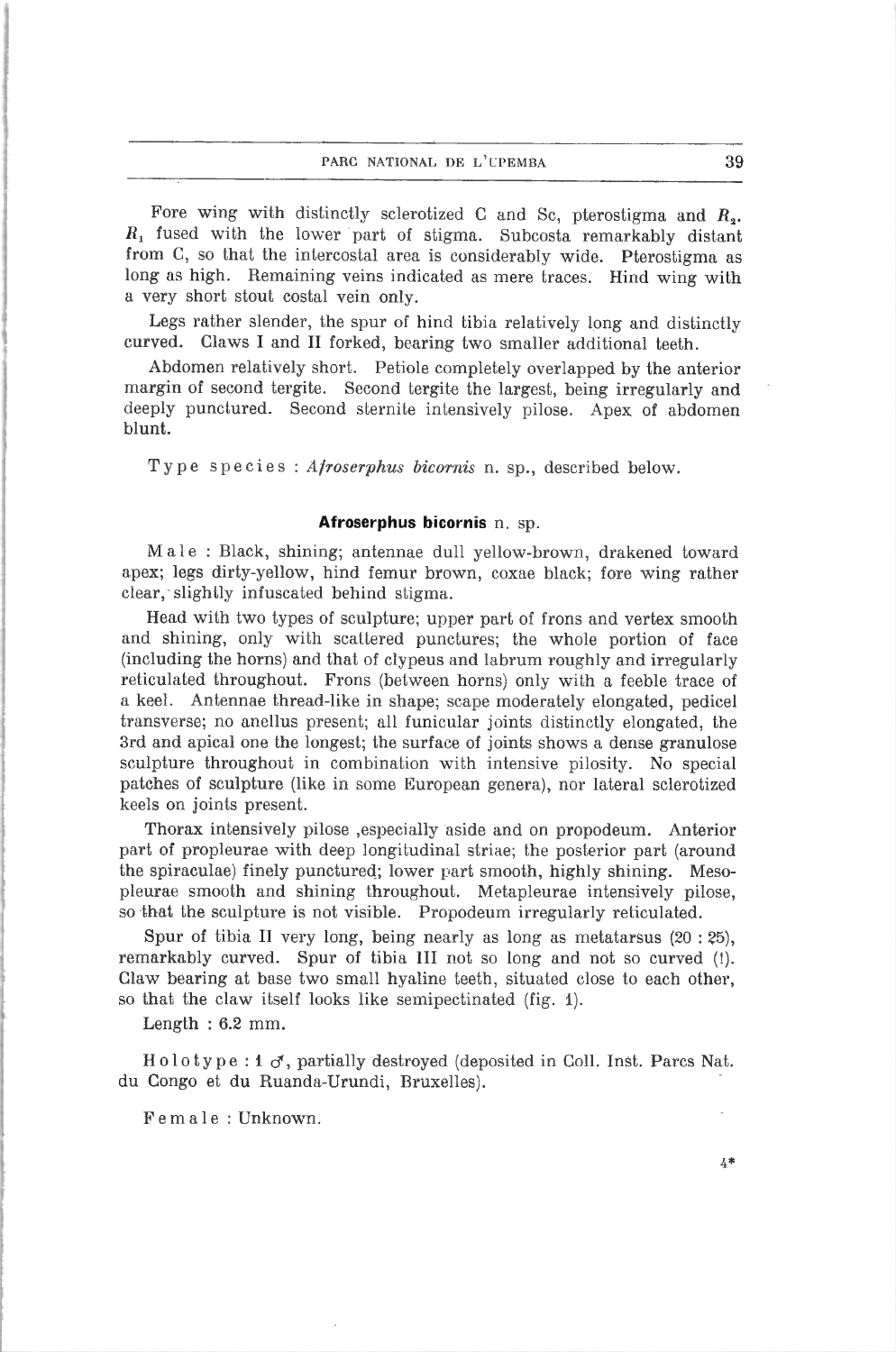Locality : Congo : Upeniba National Park, Lusinga, 1.760 m, Dec. 12-17th, 1947. Exp. G. F. DE WITTE 1146a.

The generic name proposed refers to the African Continent; the specific name has been proposed because of anomalous horn-like prominences on the frons.

It is difficult to décidé about the actual systematic position of this genus among the genera of Proctotrupides. Regarding the special shape of claws, it should be placed in the neighbourhood of the genus  $Codrus$  Panz., which occurs also in several species in Africa. On the other hand, Afroserphus lacks some typical characters of *Codrus* PANZ. (petiole is not visible in Afroserphus, while in Codrus is well developed; propodeum in Codrus-spp.



FIG. 4. - Oxyserphus maculipennis (CAMERON), propodeum.

is remarkably elongated, while in *Afroserphus* extremely short, etc.). Moreover,  $A$ *froserphus* — owing to its large dimensions of the body (rather stout and short type) — reminds in some respects the genus  $Watanabeia$ MASNER and the large-sized species of *Proctotrupes* LATREILLE. The special horns of the frons make Afroserphus quite distinct, but simultaneously <sup>a</sup> bit outstanding genus in *Proctotrupidae*. Recently PSCHORN-WALCHER (1958  $a$ , 1958 b) divided the Palearctic Proctotrupidae into two groups — group of Cryptoserphus KIEFF. and that of Phaenoserphus KIEFF. Afroserphus gen. n. should belong to the *Phaenoserphus*-group.

This paper contains the key to the genera of the world. Meanwhile it is has been under the preparation for print, the author was able to gain some detailed dates concerning the peculiar Proctotrupes maculipennis Cameron, 1888 (New Zealand). The type is preserved in British Museum N. H., London. Already Kieffer (1914 : 1915) suggested this species should belong to an independent genus and Dr. Nixon (British Museum, London)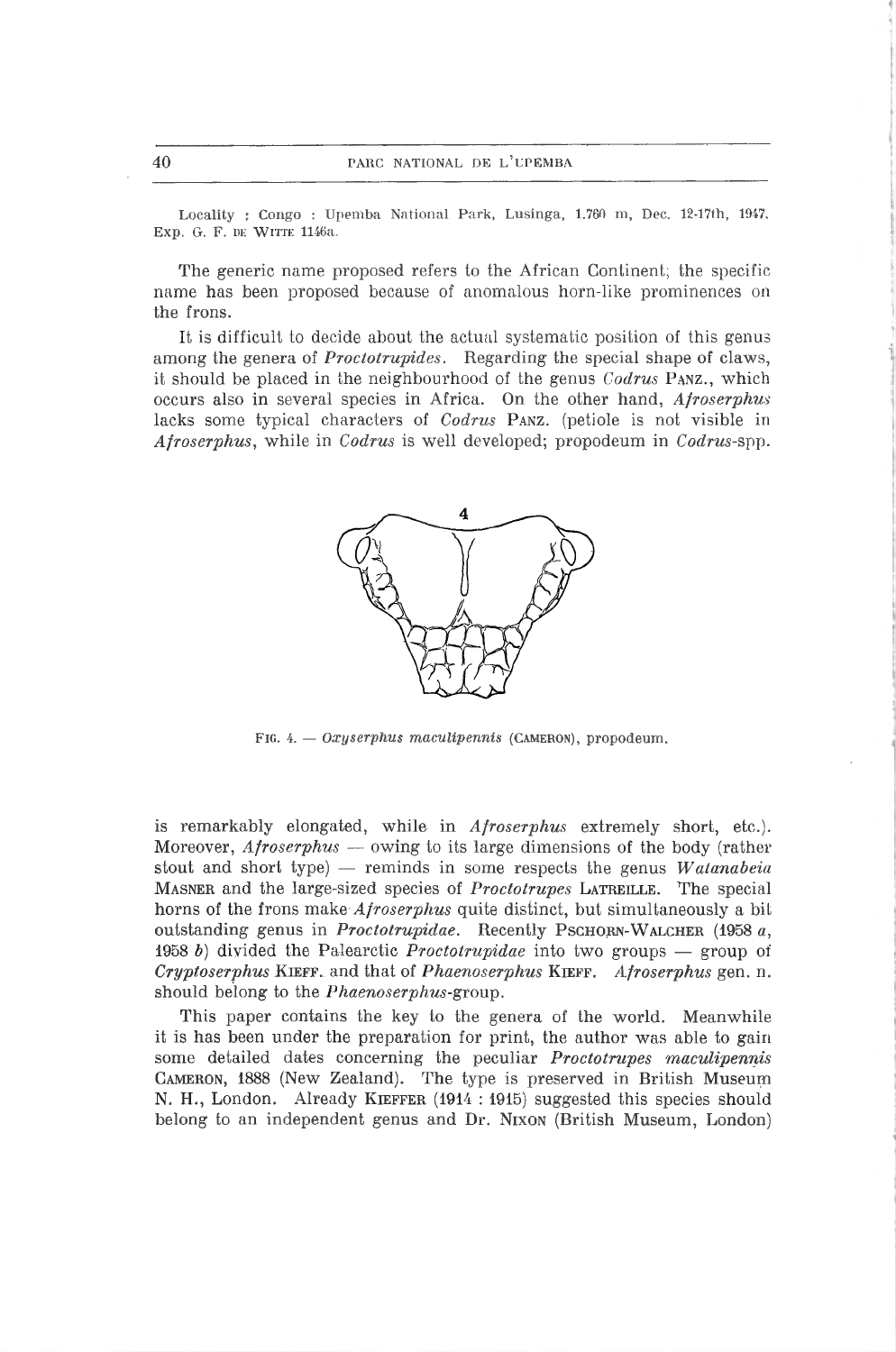### PARC NATIONAL DE L'UPEMBA 41

is of the same opinion (in litt). CAMERON's species is, no doubt, one of the striking types of Proctotrupides and we do not hesitate to create <sup>a</sup> new genus for it.

#### Oxyserphus n. gen.

(Fig. 4.)

1888, Proctotrupes (part.) CAMERON, Mem. Manchest. Soc., 1-4:175. 1909, Serphus (part.) KIEFFER, Gen. Ins., fasc. 95:5. 1914, Serphus ? (part.) Kieffer, Das Tierreich, <sup>42</sup> : 15.

Male : In general resembling Proctotrupes LATR. but not related to it. Head transverse, built as in *Proctotrupes* LATR. Angles of prothorax bluntly prominent anteriorly. Mesoscutum, scutellum and metanotum similar to Proctotrupes LATR. Propleurae perfectly smooth, shining, highly polished, with <sup>a</sup> longitudinal impression running from anterior pronotal angle to the front coxa. Mesopleurae perfectly smooth and highly shining. Metapleurae with a distinct large speculum, this surrounded by short dense piles around. Fore wing with  $C$  and  $Sc$ , small triangular stigma, very short  $R_1$ , a bit longer  $R_2$  and a closed narrow radial cell. Remaining veins spurious.<br>Hind wing normal. Propodeum of a very remarkable shape and sculpture, never seen in *Proctotrupidae* so far. The dorsal surface is divided into two parts — the anteriar, which is perfectly bare, smooth and polished, forming which is sculptured by coarse polygonal cells in addition to an intensive pilosity. Propodeal spiracles protruded to form blunt and very prominent angles. The central keel of the propodeum (dividing those two mirror-like areas) elevated upwards to form a blade-like carina. Petiole practically fully concealed under the front margin of the second tergite. Gaster elongated, génital claspers ralher long, blunt apically.

Type species : Oxyserphus maculipennis (Gameron, 1888) n. comb.

On the first sight, Oxyserphus n. gen. approaches to Proctotrupes LATR., but this is only due to the convergence. The distinct speculum, concealed petiole as well as smooth propleurae not only separate  $Oxyserphus$  from Proctotrupes but simultaneously point to the Cryptoserphus-group (see PSCHORN-WALCHER, 1958  $a$ ). The shape of propodeum is a specific character and makes Oxyserphus quite distinct.

In 1958, Masner published the key to genera of Proctotrupides of the World. Somewhat later Pschorn-Walcher (1958  $a$ ) made a division of Palearctic genera of *Proctotrupidae*, proposing simultaneously some new genera and subgenera. So far as the work of PSCHORN is concerned, together with the discovery of Afroserphus n. gen., the author presumes that it will be useful to present <sup>a</sup> new key to ail genera of Proctotrupidae in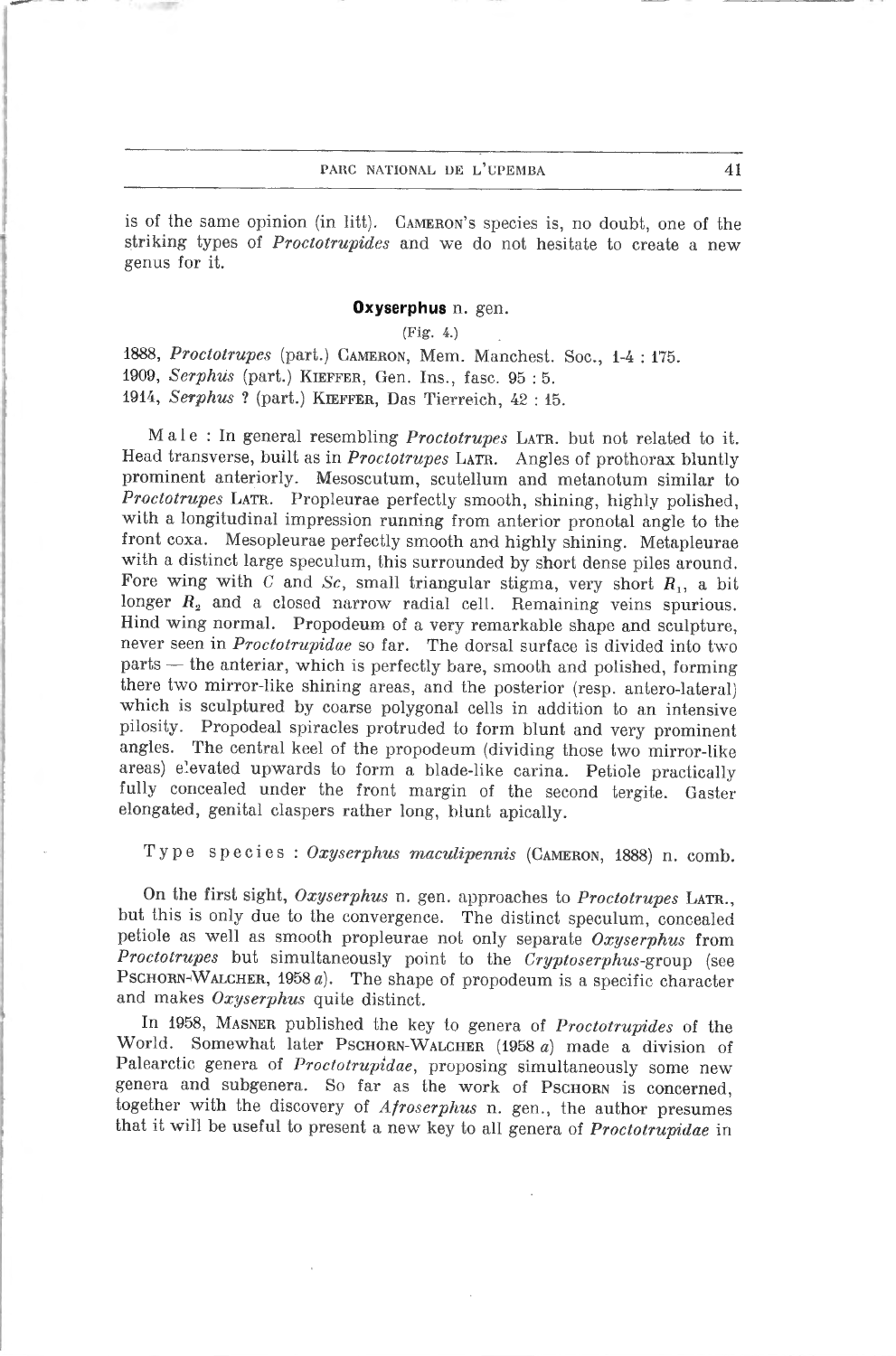### 42 PARC NATIONAL UE L'UPEMBA

this paper (1). As a basis for the key given below, the former MASNER's (f958) key has been used.

| 1. Scape produced into an acute spine. Medialis well developed; venation                                                                                                                                                                                                                              |
|-------------------------------------------------------------------------------------------------------------------------------------------------------------------------------------------------------------------------------------------------------------------------------------------------------|
| Scape unarmed. Medialis in form of a mere trace or spurious vein or                                                                                                                                                                                                                                   |
| 2. Metanotum medially raised into long, backwardly curved projection. -                                                                                                                                                                                                                               |
| Metanotum medially not raised to form such projection. - Australia<br>Austroserphus DODD.                                                                                                                                                                                                             |
| 3. Head $-$ in dorsal aspect $-$ extremely transverse and thin. Temples<br>absent, eyes extremely developed. Thorax short and stout, abdomen<br>short                                                                                                                                                 |
|                                                                                                                                                                                                                                                                                                       |
| 4. Parapsidal furrows developed at most of so-called lateral furrows,<br>running along the margin of mesoscutum from tegula to anterior part of<br>mesoscutum, ending here in small impressed pits. Metapleurae with<br>Thomsonina HELLÉN.                                                            |
| Parapsidal furrows well developed (i.e. on the dorsal area of meso-<br>scutum), crenulated on the bottom and elarged posteriorly. Metapleurae                                                                                                                                                         |
| 5. Vertex — above lateral ocelli — raised into thin blade-like projections.<br>Parapsidal furrows forked anteriorly, fused posteriorly, forming there<br>a deep common pit. Petiole practically concealed under the front<br>margin of the second tergite. - Taiwan, Indonesia<br>Nothoserphus BRUES. |
| Vertex quite stright above, with no projections. Parapsidal furrows<br>not forked, simple, being distinctly separated from each other pos-<br>teriorly. Petiole distinctly visible from above. - Japan, China, Indo-                                                                                  |
| 6. Propodeum of a peculiar shape, almost triangular, with the spiraculs<br>extremely protruded laterally to form blunt corners. Central keel of<br>propodeum raised up to form a sharp blade-like carina (fig. 4). There<br>are two mirror-like shining areas in the anterior part and a reticulated  |

<sup>(1)</sup> CEBALLOS (1957) transferred Vanhornia CRAWFORD and Ropronia PROVANCHER from Vanhorniidae resp. Roproniidae into Proctotrupidae. This suggestion, however, does not correspond with the contemporary conception of Proctotrupidae and is neglected in this paper.

 $\lambda$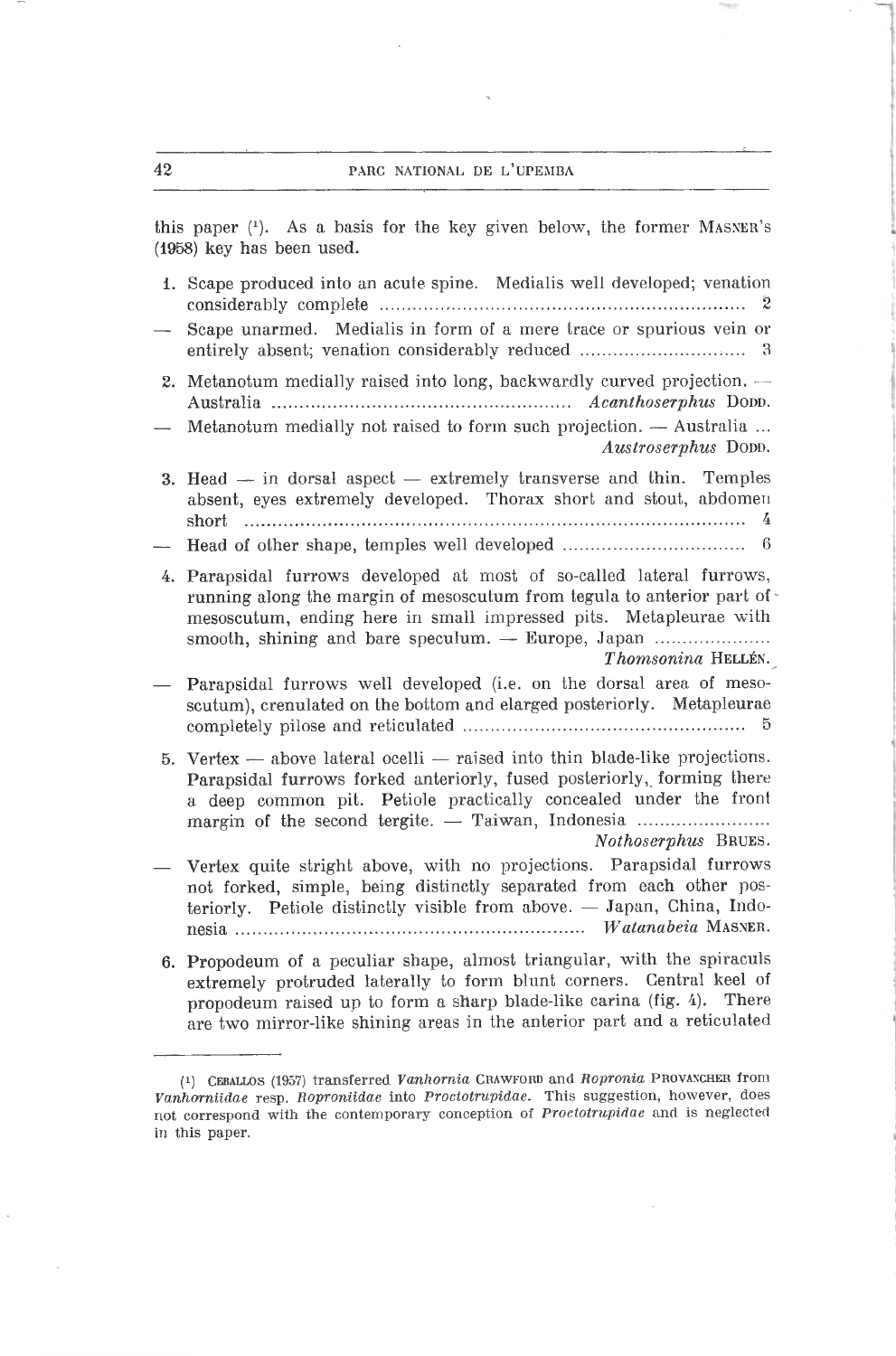### parc national de l'upemba 43

|                          | posterior (as well as lateral parts) on the propodeum. Propleurae<br>smooth, with a longitudinal impression  Oxyserphus n. gen.<br>Propodeum of other shape, never with protruded spiraculs and of other<br>-7                                                                                                                                                                                                                                                                                                                                                           |
|--------------------------|--------------------------------------------------------------------------------------------------------------------------------------------------------------------------------------------------------------------------------------------------------------------------------------------------------------------------------------------------------------------------------------------------------------------------------------------------------------------------------------------------------------------------------------------------------------------------|
|                          | 8                                                                                                                                                                                                                                                                                                                                                                                                                                                                                                                                                                        |
|                          | 8. Frons $-$ above the antennal insertion $-$ with 2 massive horns<br>(figs. 2, 3). Hind margin of scutellum deeply excavated and excised.<br>Mesoscutum with dense, deep, thimble-like punctures. Petiolus con-<br>cealed under the front margin of the second tergite. Propleura in<br>proximal half with rough striation. - Congo  Afroserphus n. gen.<br>Frons never showing such horns, being frequently raised between the<br>antennal insertions to form an acute keel. Hind margin of scutellum<br>rounded. Mesonotum never with thimble-like punctures. Petiole |
|                          | distinctly visible dorsally. Propleurae smooth - without sculpture                                                                                                                                                                                                                                                                                                                                                                                                                                                                                                       |
|                          | a) Frons (in dorsal aspect) usually with a raised sharp keel between<br>antennal insertions; if the keel is indistinct or fully absent, the                                                                                                                                                                                                                                                                                                                                                                                                                              |
|                          | b) Frons (in dorsal aspect) with no keel-like prominence at all.<br>Ovipositor remarkably shortened, stout and distinctly curved<br>subg. Eocodrus PSCHORN-W.                                                                                                                                                                                                                                                                                                                                                                                                            |
|                          | 9. Propodeum smooth and polished above, without longitudinal central<br>keel, ridge or furrow. Maxillary palpi 3-jointed; female apterous, wing<br>venation in male very pale and indistinct. Petiole overlapped by second                                                                                                                                                                                                                                                                                                                                               |
|                          | Propodeum not quite smooth above, sculptured, with keels, ridges or<br>furrows. Maxillary palpi 4-jointed. No apterous forms; several<br>10                                                                                                                                                                                                                                                                                                                                                                                                                              |
|                          | 10. Propleurae with a distinct sculpture (rough oblique wrinkles or irre-<br>11                                                                                                                                                                                                                                                                                                                                                                                                                                                                                          |
| $\overline{\phantom{0}}$ | Propleurae quite smooth and mirror-like shining<br>12                                                                                                                                                                                                                                                                                                                                                                                                                                                                                                                    |
|                          | 11. Ovipositor in female short, stout and massive, hook-like in shape,<br>curved downwards at apex. Mandibles bidentate (!). Head -- seen<br>laterally - almost as long as high. No patch of reddish colour on<br>Male unknown (? parthenogenetic). — Europe<br>abdomen.<br>Parthenocodrus PSCHORN-W.                                                                                                                                                                                                                                                                    |
|                          | Ovipositor with very long and thin sheats, sabre-like in shape. Man-<br>dibles edentate, sickle-like in shape. Head $-$ seen laterally $-$ distinctly<br>higher than long. Abdomen usually bright-reddish at the base.<br>Males                                                                                                                                                                                                                                                                                                                                          |
|                          |                                                                                                                                                                                                                                                                                                                                                                                                                                                                                                                                                                          |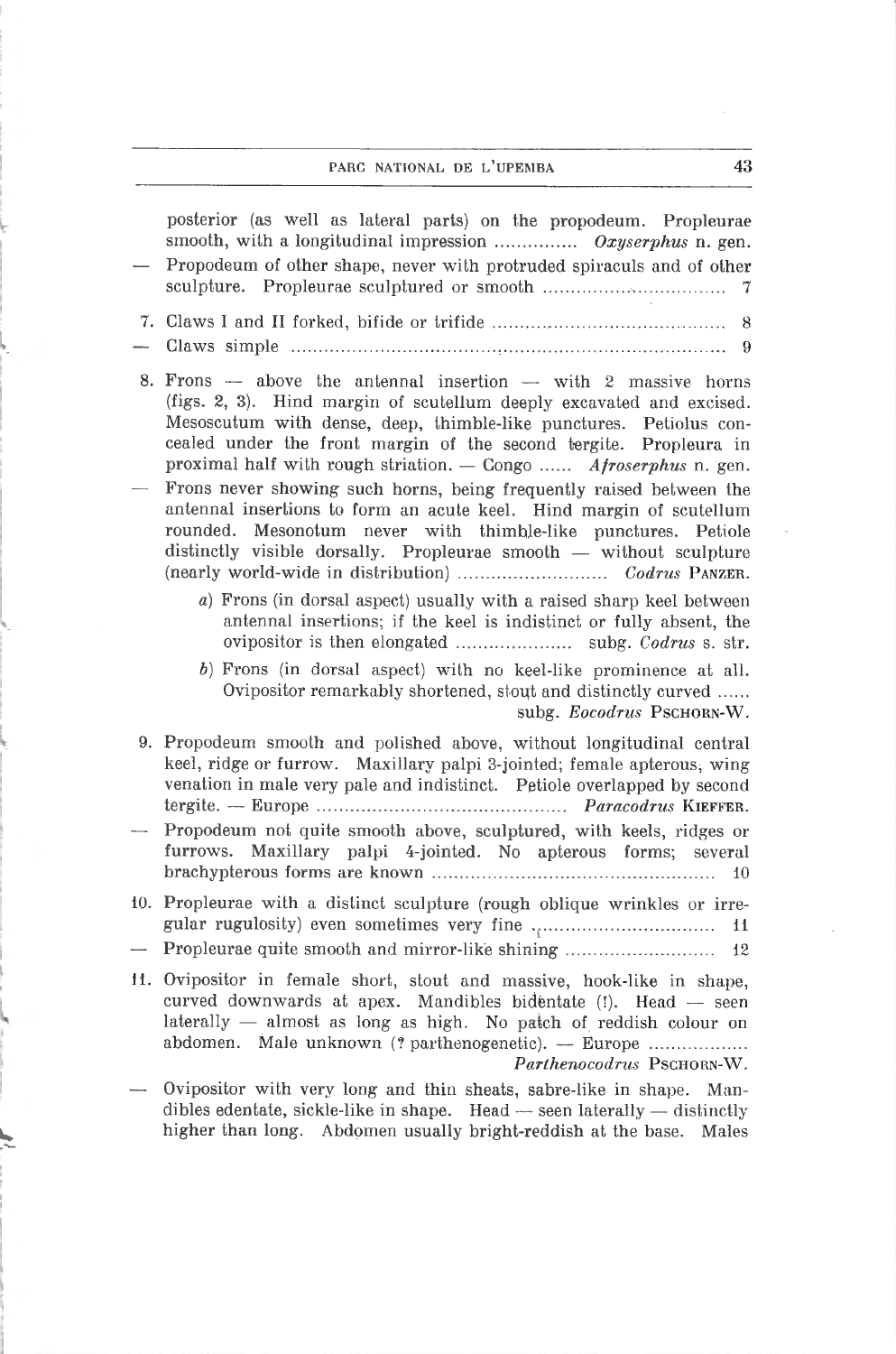### 44 **parc national de l'upemba**

present, numerically more abundant than females (world wide in distribution) Proctotru/jes Latreille. 12. Petiote fully overlapped and concealed under the second tergite above 13 — Petiote free at least at its proximal part <sup>15</sup> 13. Eyes  $-$  seen laterally  $-$  longitudinally oval in shape, i.e. longer than high. Head — in lateral aspect — strongly elongated, nearly Bethylidlike in shape. — Europe Cryptocodrus Pschorn-W. — Eyes  $-$  seen laterally  $-$  distinctly higher than long. Head  $-$  in lateral aspect — remarkably higher than long <sup>14</sup> 14. Radial cell nearly as long as the stigma (measured at the costal edge). Stigma longer than high;  $R_1$  short, but yet developed. Sheats of ovipositor very long and Lhin, as long as hind tibia (nearly world-wide in distribution) Cryptoserphus Kieffer. — Radial cell considerably shorter than stigma, this being very large, usually as long as high;  $R_1$  fused with the lower part of stigma. Sheats of ovipositor stout, short, shorter than hind tibia. — Europe Brachyserphus Hellén. 15. Parapsidal furrows distinct at least in anterior part of mesoscutum. Sheats of ovipositor very long and lhin, nearly as long as hind tibia (nearly world-wide in distribution) .................... Disogmus Förster. — Parapsidal furrows completely absent. Sheats of ovipositor stout and short, considerably shorter than hind tibiae (nearly world-wide in distribution) Phaenoserphus Kieffer.  $a)$  Frons with a longitudinal sharp keel between antennal insertions. Radial cell nearly as long as stigma. Spur of hind tibia longer than the basai half of the metatarsus subg. Phaneroserphus PSCHORN-W. •— Frons without sharp keel, being at most bluntly elevated medially. Radial cell much shorter, the same with hind spur b b) Head  $-$  seen from front  $-$  nearly cut off beneath the antennal insertion; cheeks very short. Propodeum finely reticulated, without central longitudinal keel. Sheats of ovipositor very short and massive. Wings remarkably narrow, with <sup>a</sup> very small stigma subg. Phaulloserphus Psciiorn-W. — Head — seen from front — of normal shape i.e. cheeks well developed. Propodeum usually with <sup>a</sup> central elevated keel. Wings not narrow, in one species shortened subg. Phaenoserphus s. str.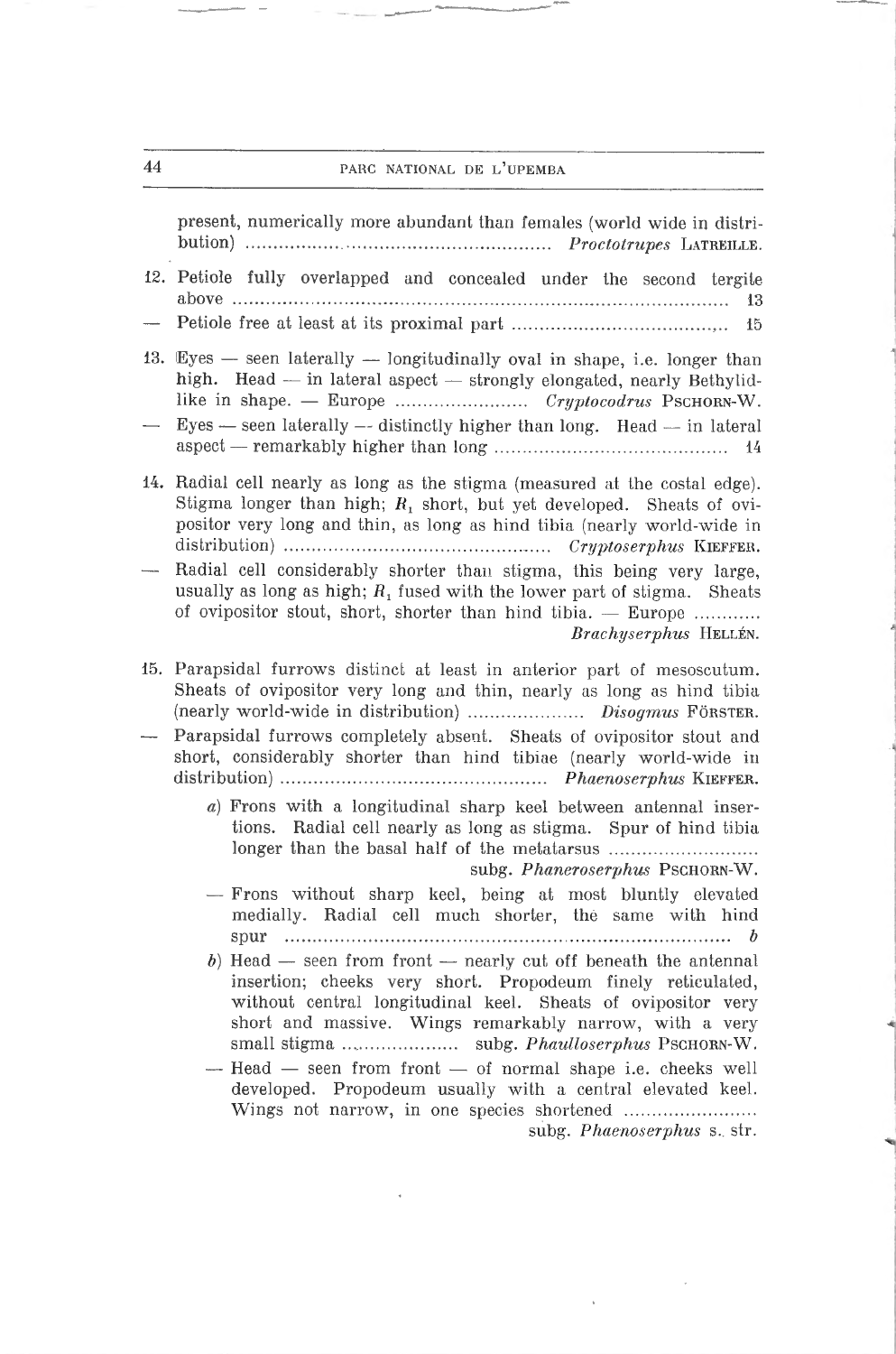### SUMMARY.

A new genus of *Proctotrupidae* - Afroserphus n. gen. with bicornis n. sp. as type-species — originating from Upemba National Park (Congo) is described. A short discussion dealing with the systematic position of Ihe new genus is attached. Oxyserphus n. gen. is proposed for Proctotrupes maculipennis CAMERON. The phylogenetic relationships are discussed. A new key comprising all genera of the World is given.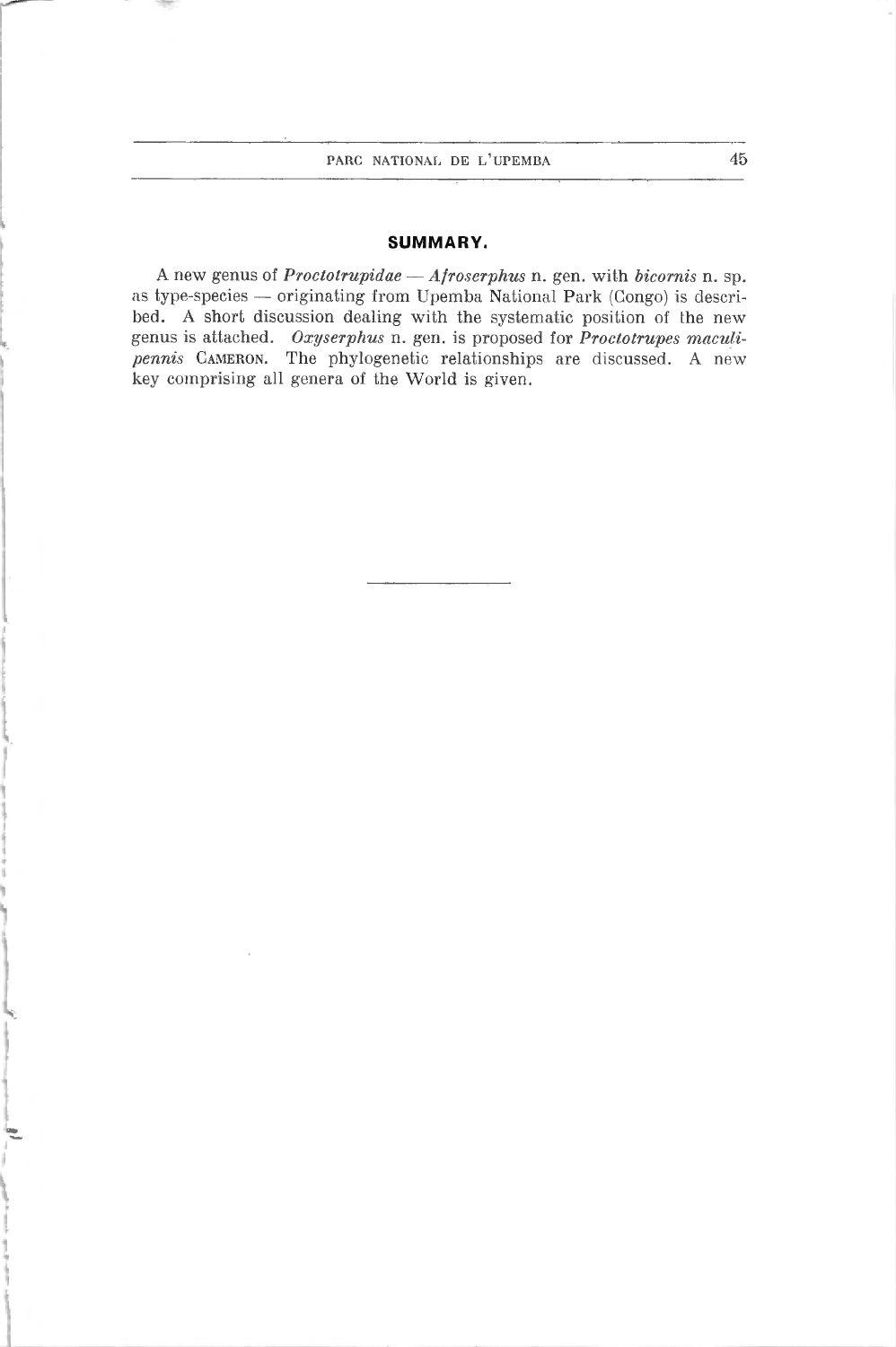### REFERENCES.

CEBALLOS, G., 1957, Himenopteros nuevos para la fauna Española (Eos, 33 : 7-18). Kieffer, J. J., 1914, Serphidae et Calliceratidae (Das Tierreich, <sup>42</sup> : 1-254).

MASNER, L., 1958, A new genus of Proctotrupidae from Japan (Hymenoptera : Proctotrupoidea) (Beitrdge zur Entomologie, 8 : 477-481).

PSCHORN-WALCHER, H., 1958a, Vorläufige Gliederung der palaearktischen Proctotrupidae (Mitt. Schweiz. Ent. Ges., 31 : 57-64).

—■ 1958b, Zur Kenntnis der Proctotrupidae der Thomsonina-Gruppe (Hgmenoptera) (Beitrâge zur Entomologie, <sup>8</sup> : 724-731).

> INSTITUTE OF BIOLOGY CSAV, LABORATORY OF INSECT PATHOLOGY, PRAHA.